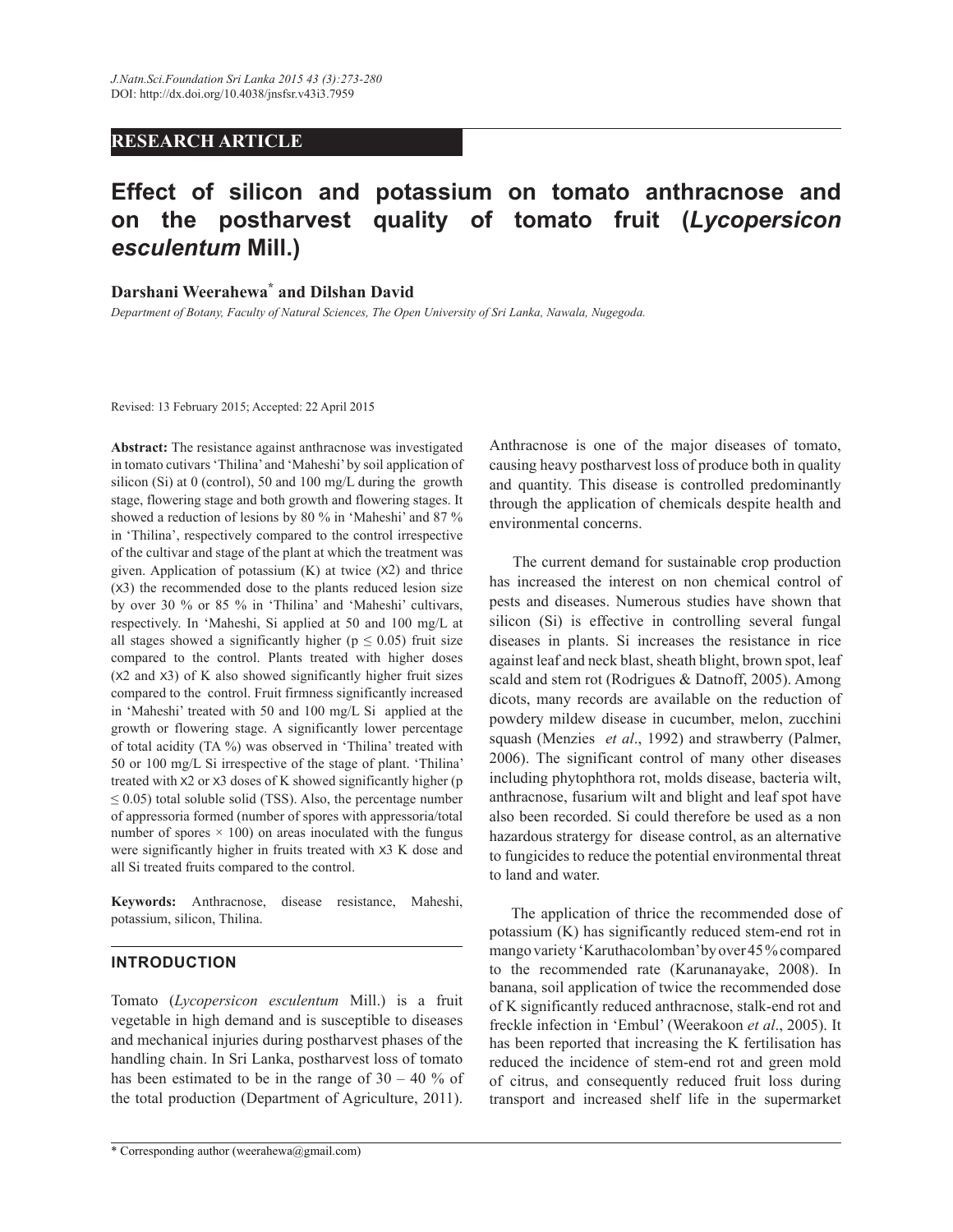(Koo, 1985). In many horticultural crops, adequate K nutrition also contributed to increased yields, fruit size, soluble solids, ascorbic acid concentrations and shelf life and also improved fruit colour and shipping quality (Kanai *et al*., 2007).

 This paper describes the potential of abiotic defence elicitor, Si and extra doses of K on improving the resistance to anthracnose of tomato cultivars 'Maheshi' and 'Thilina'. Some fruit quality traits of both Si and K treated fruits were also tested.

## **METHODS AND MATERIALS**

#### **Experimental site**

Field experiments were conducted in farmers' fields of Doluwa village in the Kandy District (Central Province of Sri Lanka) during Maha 2011/2012 and Yala 2012 seasons. Doluwa is situated in the mid country Wet Zone of Sri Lanka with an elevation of  $450 - 1200$  m where the annual rainfall ranges between  $1700 - 2250$  mm, and the average annual temperature is 28 °C. This site contains reddish brown latasolic soil.

#### **Tomato cultivars**

The department of Agriculture (DOA) recommended seeds of the two cultivars 'Maheshi' and 'Thilina' were used in the experiment. Seeds were dusted with fungicide  $(1 \%$  Captan)  $(C_9H_8Cl_3NO_2S)$  and sown in nursery beds consisting of compost, sand and top soil at a ratio of 1:1:1.

## **Preparation of beds and fertiliser application**

Plant beds  $(3 \times 4)$  were prepared with 12 planting holes per plant bed with a spacing of 50 cm between rows and 30 cm within rows. A basal fertiliser application consisting of 2.6 g of urea, 13.5 g of triple super phosphate (TSP) and 2.6 g of murate of potash (MOP) was added to each planting hole 4 d prior to transplanting. Two-week old, healthy tomato seedlings were selected and two seedlings were transplanted in each hole. 2.6 g of urea was added to each plant at 3 wks and 6 wks after transplanting. Three different concentrations of K using varied amounts of the potassium fertiliser, MOP (2.8 g - recommended amount, 5.6 g – recommended amount x 2 times and 8.4 g – recommended amount  $\times$  3 times) were added after 6 wks of transplanting (Table I).

**Table 1:** Levels and application procedures of MOP and sodium silicate in different treatments

| N <sub>0</sub> | <b>Treatment</b> | Level of application                                 | <b>Fertiliser application procedure</b>                                                          |
|----------------|------------------|------------------------------------------------------|--------------------------------------------------------------------------------------------------|
| 1              | Potassium        | 2.6 g MOP-control<br>(DOA recommendation)            | Started 6 weeks after transplanting<br>(2.6 g MOP added as the basal application)                |
| 2              | Potassium        | 5.2 g MOP<br>(twice the DOA recommendation)          | Started 6 weeks after transplanting<br>(2.6 g MOP added as the basal application)                |
| 3              | Potassium        | $7.8$ g MOP<br>(thrice the DOA recommendation)       | Started 6 weeks after transplanting<br>(2.6 g MOP added as the basal application)                |
| 4              | Silicon          | 50 mg/L sodium silicate<br>(Sigma Aldrich Inc., USA) | Started 2 weeks after planting and<br>continued until the flowering stage at<br>2-week intervals |
| 5              | Silicon          | 50 mg/L sodium silicate                              | Started at flowering stage and continued<br>at 2-week intervals                                  |
| 6              | Silicon          | 50 mg/L sodium silicate                              | Started 2 weeks after planting and<br>continued up to harvesting at 2-week intervals             |
| 7              | Silicon          | 100 mg/L sodium silicate                             | Started 2 weeks after planting and continued until<br>the flowering stage at 2-week intervals    |
| 8              | Silicon          | 100 mg/L sodium silicate                             | Started at flowering stage and continued<br>at 2-week intervals                                  |
| 9              | Silicon          | 100 mg/L sodium silicate                             | Started 2 weeks after planting and continued<br>up to harvesting at 2-week intervals             |
|                |                  |                                                      |                                                                                                  |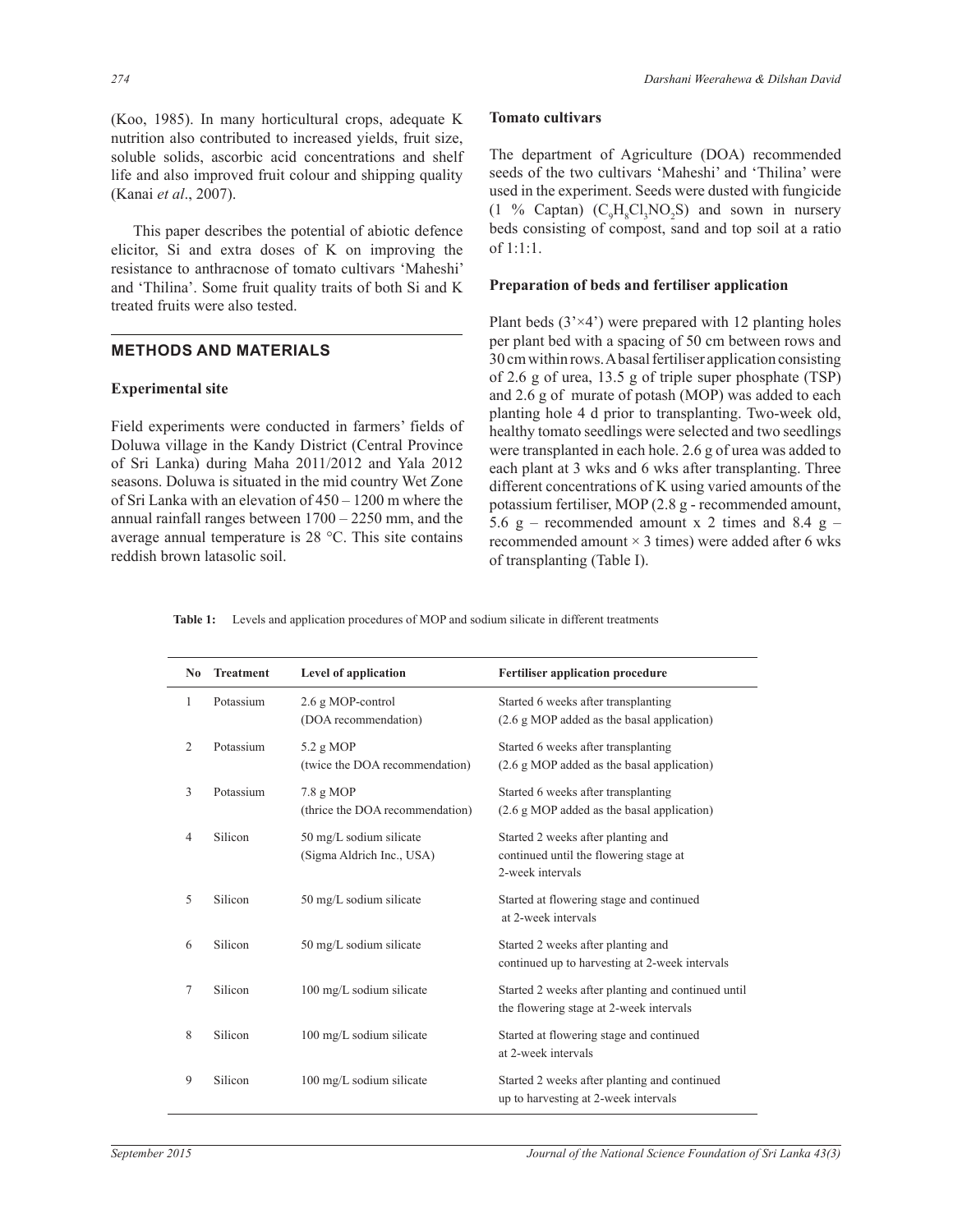#### **Si application**

Water soluble silicon in the form of sodium silicate (Sigma Aldrich Inc., USA) was dissolved in normal water to make two concentrations of the silicon solution (50 and 100 mg/L) and applied to each tomato seedling at different growth stages of the seedling (Table 1).

#### **Treatments and experimental design**

Two separate experiments were conducted with each cultivar. Nine treatments consisting of 3 levels of K and 2 levels of Si with 3 stages of application were arranged in a completely randomized design (CRD) with 2 replicates.

## **Determination of physical and physicochemical parameters of fruits**

Thirty six tomato fruits (3 fruits per plant) representing each treatment as per Table 1, which were at colour break stage were used to measure the parameters mentioned below. Weight of the fruit was measured using an electronic balance (Model PW 184, aeADAM, China). Size of the fruit (diameter) was measured at the widest point using a measuring tape. Firmness of the fruit was measured using a penetrometer (Model FT 40, Wagner Instruments, Greenwich CT).

#### *Total soluble solids (TSS)*

Tomato fruit extract was obtained by crushing the fruits separately using a blender and squeezing the pulp through a muslin cloth. A drop of tomato extract was placed on the hand-held refractometer [Model, WZ-113, China (Mainland)] within the range of  $0 - 32$  % Brix and the TSS value was taken.

#### *Acidity*

The tomato extract obtained for the above experiment was also used to determine the acidity. Aliquots (2 mL) of tomato extract were titrated against 0.1 M NaOH in triplicate, with phenolphthalein as an indicator. Titratable acidity (% TA) for each sample was determined according to the method described by Askar and Trepow (1993).

#### **Preparation of fungal cultures**

*Colletotrichum gloeosporioides* was isolated from an anthracnose lesion of a ripened tomato fruit and identified using the Commonwealth Mycological Institute (CMI) description. The fungus was maintained on potato dextrose agar (PDA) at  $28 \pm 2$  °C. The pathogenicity of the isolates was maintained by inoculation of tomato fruit and re-isolation at 2 month intervals.

 A suspension of conidia of each fungus was prepared by scraping the mycelium from 14-day old pure cultures and suspending in sterile distilled water (SDW). The suspension was filtered through glass wool and the concentration of conidia was adjusted to  $10^{5/$  mL using SDW.

#### **Inoculation of fruits**

Two sets of fruits, each set containing 8 fruits from each treatment as per Table 1 was used for each inoculation. One set of fruits was inoculated with the fungus while the other set was kept as a control. Two drops  $(20 \mu L)$  of conidia from the conidial suspension prepared as stated before were placed on the surface of each fruit to inoculate the fruit with *C. gloeosporioides*. The control fruits were treated with 2 drops  $(20 \mu L)$  of SDW. All fruits were maintained in moist chambers (95 – 100 % RH) at 28  $\pm$  $2^{\circ}$ C. When the lesions developed to a measurable size, diameters of the lesions were measured along the 2 axis at right angles to each other. Measurements were taken daily for 5 days. The average lesion area was calculated for each fruit and subsequently for each cultivar.

#### **Appressoria formation by** *C. gloeosporioides*

Thin peel sections were removed from the inoculated spots of the treated fruits and the control fruits separately at 24, 48 and 72 h after inoculation. These sections were observed under high power of a light microscope (Model MOTIC SFC-100 series, China) and the percentage number of appressoria formed (number of spores with appressoria/ total number of spores X100) in 10 fields of vision were counted.

#### **Statistical analysis**

Data relevent to each parameter were subjected to ANOVA and the means were compared by Duncan Multiple Range Test using statistical package of SAS.

#### **RESULTS**

**Effect of different doses of potassium and silicon on physical and physicochemical parameters** 

## *Maheshi*

Tomato cultivar 'Maheshi' harvested from crops treated with X2 and X3 the recommended dosage of K showed higher average weights of 65.30 g and 64.54 g,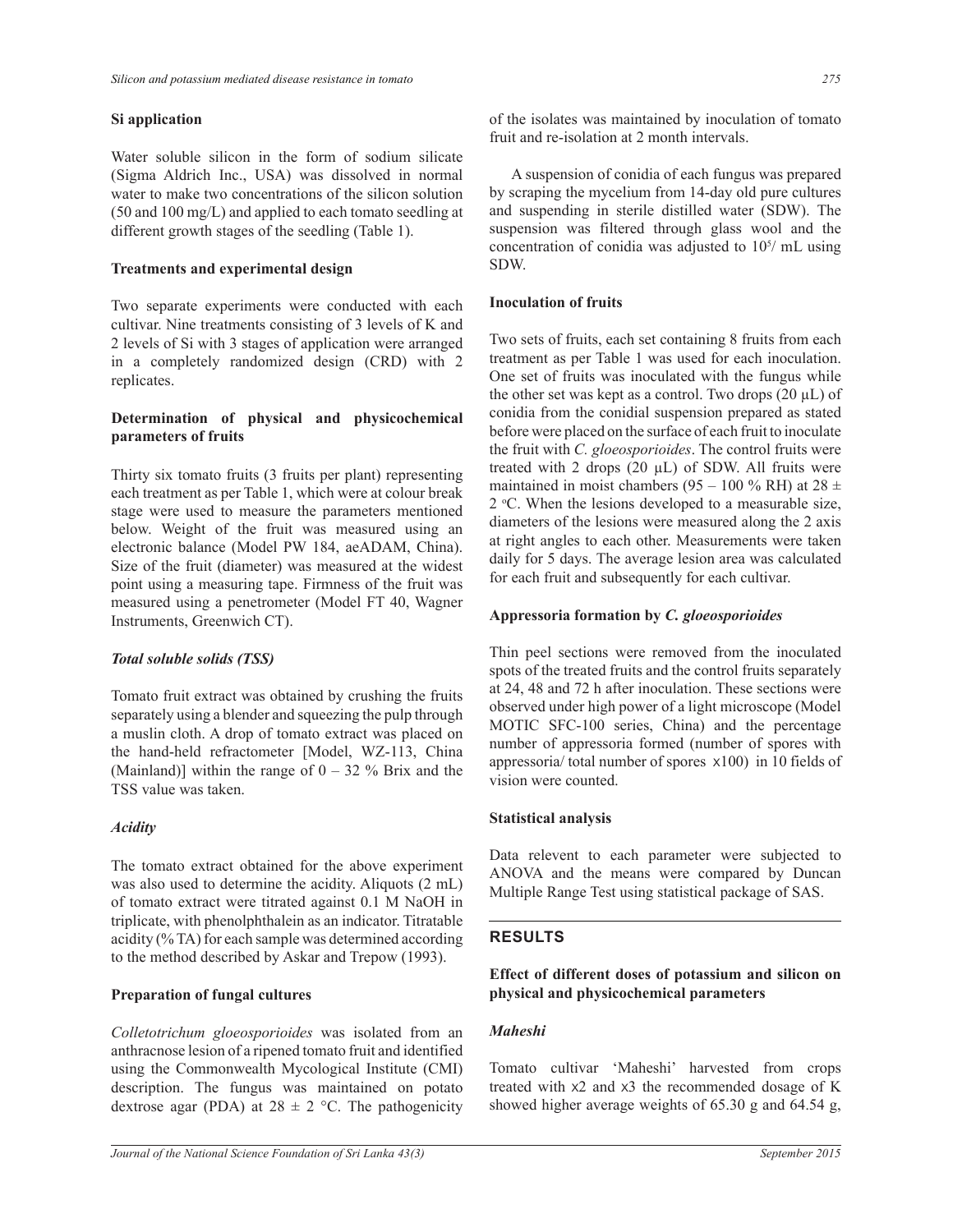respectively compared to the control fruits (48.15 g) (Table 2).

 The diameter of fruits treated with X3 and X2 the recommended dosage of K was significantly larger (17 cm) compared to that of the controls (15 cm). However, there was no significant difference in fruit firmness, TSS or % TA among the fruits harvested from the treated plants.

 Weight of the fruits harvested from tomato plants treated with either 50 or 100 mg/L Si showed no significant difference compared to the controls. However, the highest weight was observed in fruits from plants treated with 50 mg/L Si at the flowering stage. Size of the fruits from plants treated with 50 or 100 mg/L Si at the growth or flowering stage or at both stages were significantly larger compared to controls. The largest diameter was observed in fruits from plants treated with 50 mg/L Si applied at flowering stage. The fruits from plants treated with 50 or 100 mg/L of Si at both stages showed a higher firmness of 8.8 and 8.3, respectively when compared with the fruits from plants treated with the same dose of Si but applied at only one growth stage.

 Fruits from plants treated with either 50 or 100 mg/L Si showed significantly lesser TSS and % TA compared

to untreated controls. The lowest TSS (2.43 °Brix) was observed in fruits from plants treated with 100 mg/L of Si at flowering stage and the highest TSS (3.32 °Brix) was observed in fruits from plants treated with 50 mg/L of Si at both stages.

## *Thilina*

No significant change in fruit weight was observed in 'Thilina' plants treated with K either at x2 or x3 the recommended dosage compared with the control. A significantly higher fruit size was observed in plants treated with either twice or thrice the recommended dose of K, compared with the controls. The highest fruit size (14.4 cm) was recorded from plants treated with x3 K level (Table 3). The firmness of fruits treated with extra doses of K was not significantly ( $p \le 0.05$ ) different compared with the control. TSS was significantly higher in fruits from plants treated with higher doses of K. However, the acidity was significantly lower in plants treated with x3 the recommended K dose.

 The weights and the sizes were higher in the fruits from plants treated with 50 or 100 mg/L Si applied at either growth stage or flowering stage or both stages (Table 3). However, a significant difference was observed only in fruits from plants treated with 50 mg/L Si at growth or

| Weight (g)         | Size (cm)                           | Firmness (N)                            | $TSS$ ( $Brix$ )                     | <b>Acidity</b>                            |
|--------------------|-------------------------------------|-----------------------------------------|--------------------------------------|-------------------------------------------|
|                    |                                     |                                         |                                      | 0.78 <sup>e</sup>                         |
|                    |                                     |                                         |                                      |                                           |
|                    |                                     |                                         |                                      | $0.53$ <sup>ab</sup>                      |
| 64.54 <sup>b</sup> | 17.08 <sup>b</sup>                  | 7.45a                                   | $3.02 \text{ bc}$                    | 0.50 <sup>a</sup>                         |
| 64.71 <sup>b</sup> | 16.17 <sup>b</sup>                  | 7.38 bc                                 | $2.72$ ab                            | 0.59 <sup>d</sup>                         |
| 66.76 <sup>b</sup> | 16.93 <sup>b</sup>                  | 7.26 <sup>a</sup>                       | 2.52 <sup>a</sup>                    | $0.57$ <sup>cd</sup>                      |
| 66.32 <sup>a</sup> | 16.44 <sup>b</sup>                  | 8.80 <sup>c</sup>                       | 3.32°                                | $0.55$ bc                                 |
| 54.32 ab           | 16.01 <sup>b</sup>                  | $7.62$ ab                               | 2.52 <sup>a</sup>                    | $0.54$ bc                                 |
| 54.10 $^{ab}$      | 15.90 <sup>b</sup>                  | $7.40^{ab}$                             | 2.43 <sup>a</sup>                    | $0.53$ bc                                 |
| 54.06 $^{ab}$      | 15.98 <sup>b</sup>                  | $8.30^{b}$                              | 3.04 bc                              | 0.56 <sup>bc</sup>                        |
|                    | 48.15 $^{ab}$<br>65.30 <sup>b</sup> | 1510 <sup>a</sup><br>16.97 <sup>b</sup> | 72 <sup>a</sup><br>7.36 <sup>a</sup> | 4.08 <sup>d</sup><br>$2.76$ <sup>ab</sup> |

**Table 2:** Some physical and physicochemical parameters of tomato cultivar 'Maheshi' grown under different concentrations of potassium or silicon at different growth stages

Mean values (n = 12) followed by the same superscript in each column did not differ significantly at  $p \le 0.05$  by the Duncan Multiple Range Test

flowering stages or with 100 mg/L Si at flowering stage. The fruits treated with 100 mg/L Si at both stages showed significantly higher degree of firmness compared to the controls. Significantly lower TSS was observed in fruits from plants treated with 100 mg/L Si. Fruit acidity was significantly lower when plants were treated with 50 or 100 mg/L Si irrespective of the stage of plant at which Si was applied.

#### **Assessment of postharvest disease resistance**

## *Effect of potassium on anthracnose lesion development*

A significant reduction in lesion diameter was observed in fruits from plants treated with extra doses of K compared with the control. A reduction of 85 or 86 % of lesion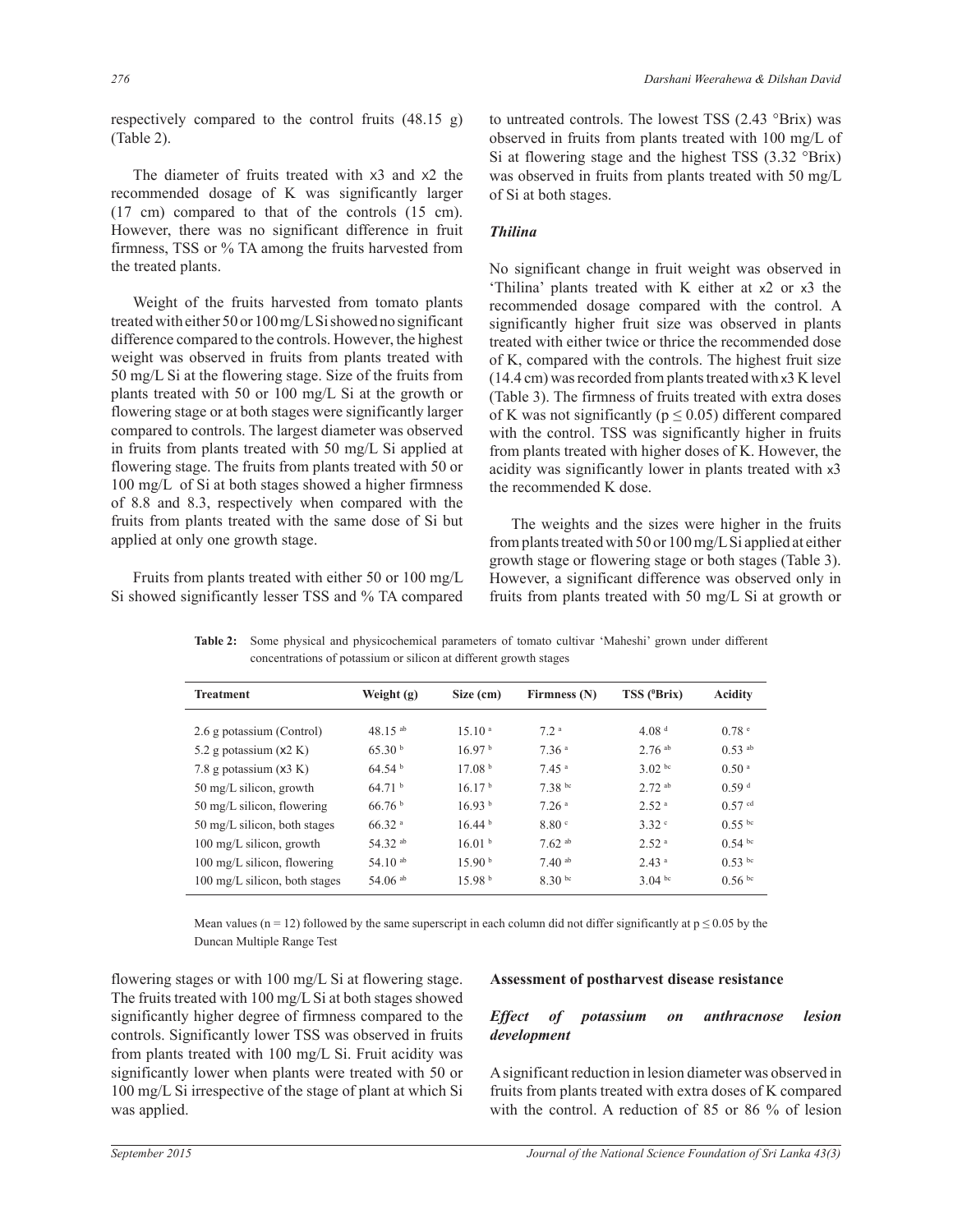**Table 3:** Some physical, physico chemical parameters of tomato cultivar 'Thilina' grown under different concentrations of potassium and silicon at different growth stages

| <b>Treatments</b>             | Weight (g)           | Size (cm)             | Firmness (N)          | TSS ( <sup>0</sup> Brix) | Acidity $(\%TA)$    |
|-------------------------------|----------------------|-----------------------|-----------------------|--------------------------|---------------------|
| 2.6 g potassium (control)     | $40.79$ <sup>a</sup> | 13.04 <sup>a</sup>    | $8.68$ <sup>abc</sup> | $3.24$ $\degree$         | 0.60 <sup>b</sup>   |
| 5.2 g potassium               | $50.91$ abc          | $14.2^{ab}$           | $9.55$ bcd            | 3.48 <sup>d</sup>        | 0.63 <sup>b</sup>   |
| 7.8 g potassium               | $51.2$ abc           | $14.4$ ab             | $8.025$ <sup>a</sup>  | 3.4 <sup>d</sup>         | 0.53 <sup>a</sup>   |
| 50 mg/L silicon, growth       | 59.68 $\degree$      | 14.7 <sup>b</sup>     | $9.55$ bcd            | 3.40 <sup>d</sup>        | 0.64 <sup>b</sup>   |
| 50 mg/L silicon, flowering    | 55.63 $^{\rm b}$     | 14.32 <sup>b</sup>    | $8.49$ <sup>ab</sup>  | 3.32°                    | 0.61 <sup>b</sup>   |
| 50 mg/L silicon, both stages  | 45.80 $^{ab}$        | 14.07 <sup>a</sup>    | $9.73$ cd             | 3.36 <sup>d</sup>        | 0.60 <sup>b</sup>   |
| 100 mg/L silicon, growth      | 52.94a bcd           | $14.14^{ab}$          | 8.35 <sup>a</sup>     | 2.68 <sup>a</sup>        | 0.60 <sup>b</sup>   |
| 100 mg/L silicon, flowering   | 75.50 e              | $15.66$ <sup>cd</sup> | 10.5 <sup>d</sup>     | $2.90$ ab                | $0.55$ <sup>a</sup> |
| 100 mg/L silicon, both stages | $51.51$ abc          | $13.91^{ab}$          | 10.07 <sup>d</sup>    | $3.04 \text{ bc}$        | $0.55$ <sup>a</sup> |

Mean values (n = 12) followed by the same superscript in each column did not differ significantly at  $p \le 0.05$  by the Duncan Multiple Range Test

diameter was observed in fruits from plants treated with thrice the recommended K dose in both 'Maheshi' and 'Thilina'. However, the reduction was only 30 % in the fruits from plants treated with twice the recommended K level.

#### *Effect of silicon on anthracnose lesion development*

Fruits from plants treated with silicon showed a significantly lower lesion diameter (over 80 % reduction) compared to untreated controls in both cultivars. The lowest lesion diameters (87 or 89 % reduction compared to the control fruits) were observed in fruits from plants treated with 100 mg/L Si in 'Maheshi' and 'Thilina' irrespective of the stage of growth at which the treatment was applied. In both cultivars, an additional 5 % reduction in disease symptoms was observed in plants treated with 100 mg/L Si when compared to 50 mg/L Si. However, there was no significant difference.

 A significantly higher percentage number of appressoria was present on the fruit peels from plants treated with Si and with three times the K dose compared to the controls. The highest percentage number of appressoria was observed 72 hours after inoculation in the fruits from plants treated with 100 or 50 mg/L Si applied at any of the two growth stages. The lowest number of appressoria was observed in the controls.

#### **DISCUSSION**

This study was conducted to investigate the effect of K and Si to improve disease resistance against anthracnose and the quality of tomato fruit of the cultivars, 'Thilina' and 'Maheshi'.

It was revealed that in 'Maheshi', the size of the fruit was significantly higher in plants treated with thrice the recommended dose of K. It has been reported that the fruit weight of apple (Attala, 1998) and guava (*Psidium guajava*) (Ke & Wang, 1997) increased with soil application of K. It is also reported that the size, colour, firmness and sugar of the fruit increased in K treated banana (Wojcik, 2005) and apple (Nava *et al.*, 2009). In the present study there was no significant effect on firmness, TSS and TA % observed in K treated 'Maheshi'. However, TSS and acidity were significantly higher in fruits from plants treated with thrice the recommended amounts of K.

Higher amounts of K enhanced the disease resistance in both 'Maheshi' and 'Thilina'. It has been reported that application of K salts with nitrogen enhanced the resistance to *Alternaria solani* in tomato by inhibiting spore germination and mycelial growth (Blachinski *et al*., 1996). Potassium phosphate has been identified as the active component in early papilla formation and resistance of barley to powdery mildew (Inoue *et al*., 1994). In the present study, resistance against anthracnose in fruits from K treated tomato plants might be due to the physical hindrance created to the fungal pathogen against disease invasion.

 The present study reveals that the application of Si results in significantly higher weight and size of fruits in 'Maheshi'. The sizes and weights of fruits did not significantly increase in any of the treatments in 'Thilina'. The Si treatment had a negative effect on the TSS of fruit. Fruit TSS were significantly lower in Si treated crops of both tomato cultivars. However, Stamatakis *et al*. (2003) have reported that pre harvest application of Si on tomato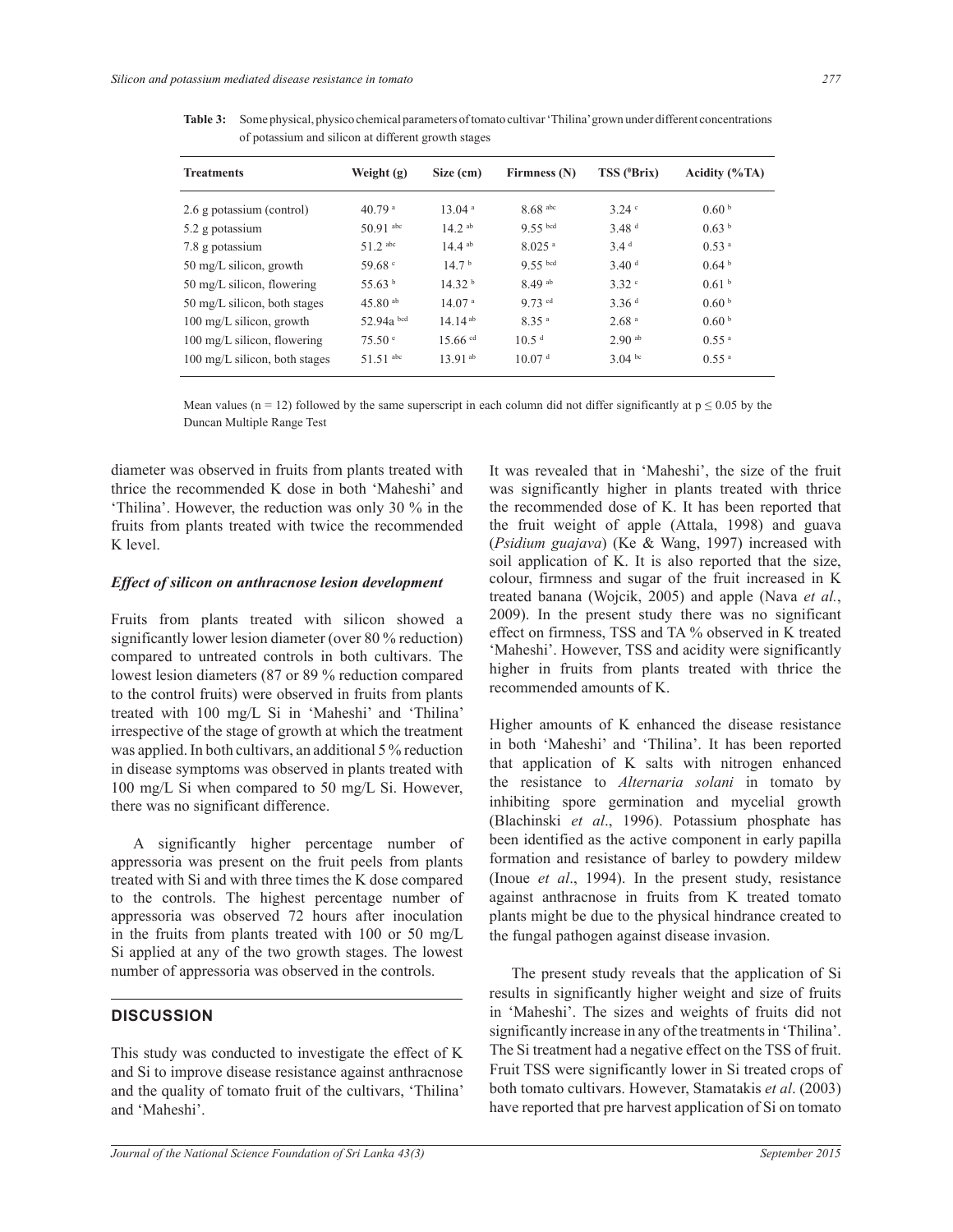increased the contents of β-carotene, lycopene, TSS and vitamin C contents in fruits.

 The plants treated with silicon (100 mg/L) applied at both stages showed fruits with higher firmness in both tomato cultivars.

 In the present study, silicon (100 mg/L) applied at any stage of the crop resulted in optimum disease reduction  $(87 - 89)$ %). Therefore, applying Si at any one stage (flowering /growth) would be sufficient for controlling the disease. Similarly, the severity of anthracnose disease in flowering chinese cabbage (Yang *et al*., 2008), bean (Polanco *et al*., 2012) and avocado (Anderson *et al*., 2005) were reduced by application of soluble silicon.

 The current study revealed that the percentage number of appressoria formed by *C. gloeosporioides* in the inoculated sites of tomato fruit surfaces were higher in fruits from silicon treated plants compared to controls. In the pre infection stages of anthracnose, conidia adhere to and germinate on the plant surface, producing germ tubes that form appressoria, which penetrate the cuticle directly and spread rapidly throughout the tissues. Following penetration, the pathogens that colonize the intramural region beneath the cuticle invade in a necrotrophic manner and spread rapidly throughout the tissues. It is recorded that if the penetration process is hindered, the appressorial count remains higher on the surface of the tissue (Bailey *et al*., 1992). In this study, the high appressorial number implies the presence of a physical barrier over the surface of fruit peel from silicon treated plants, which would obstruct the infection process of *C. gloeosporioides*. This may be the reason that the fruit having lesser disease symptoms had a higher number of appressoria in the epidermal peel.

 It has been recorded that application of liquid potassium silicate suppressed conidial germination and appressorial formation of *Sphaerotheca aphanis* var. *aphanis*, which causes powdery mildew on strawberry (Kanto *et al*., 2006). Disease severity of *Fusarium oxysporum* f.sp. *radicis-lycopersici* (FCRR), the causal agent of fusarium crown and root rot was reduced as a result of silicon application to tomato seedlings. This was caused by delaying the onset and initial infection of roots and the movement of the pathogen from roots to stems (Huang *et al*., 2011).

 Formation of a physical barrier has been proposed to explain Si-mediated resistance (Datnoff *et al*., 2007). Si can accumulate and deposit beneath the cuticle to form a cuticle-Si double layer, preventing penetration of pathogens in leaves (Datnoff *et al*., 2007).

 The present study reveals that soil application of silicon or application of three times the recommended dosage of K significantly controls the anthracnose disease in tomato cultivars 'Thilina' and 'Maheshi'. Although the application of higher doses of K was beneficial it is recommended that the level of K in the soil should be analysed prior to application to avoid possible adverse effects to the plants.

| Mean value of the lesion diameter (cm) |
|----------------------------------------|
|                                        |
| Thilina                                |
| 1.92 <sup>c</sup>                      |
| $1.24b$ (35 %)                         |
| $0.27$ <sup>a</sup> (86 %)             |
| $0.30$ <sup>a</sup> (84 %)             |
| $0.33$ <sup>a</sup> (83 %)             |
| $0.28$ <sup>a</sup> (85 %)             |
| $0.22$ <sup>a</sup> (87 %)             |
| $0.24$ <sup>a</sup> (88 %)             |
| $0.24$ <sup>a</sup> (88 %)             |
|                                        |

**Table 4:** Development of anthracnose lesions in tomato fruit inoculated with *C. gloeosporioides* 

Mean values  $(n = 12)$  followed by the same superscript in each column did not differ significantly at  $p \le 0.05$  by the Duncan Multiple Range Test

# Values in parentheses represent percentage reduction of disease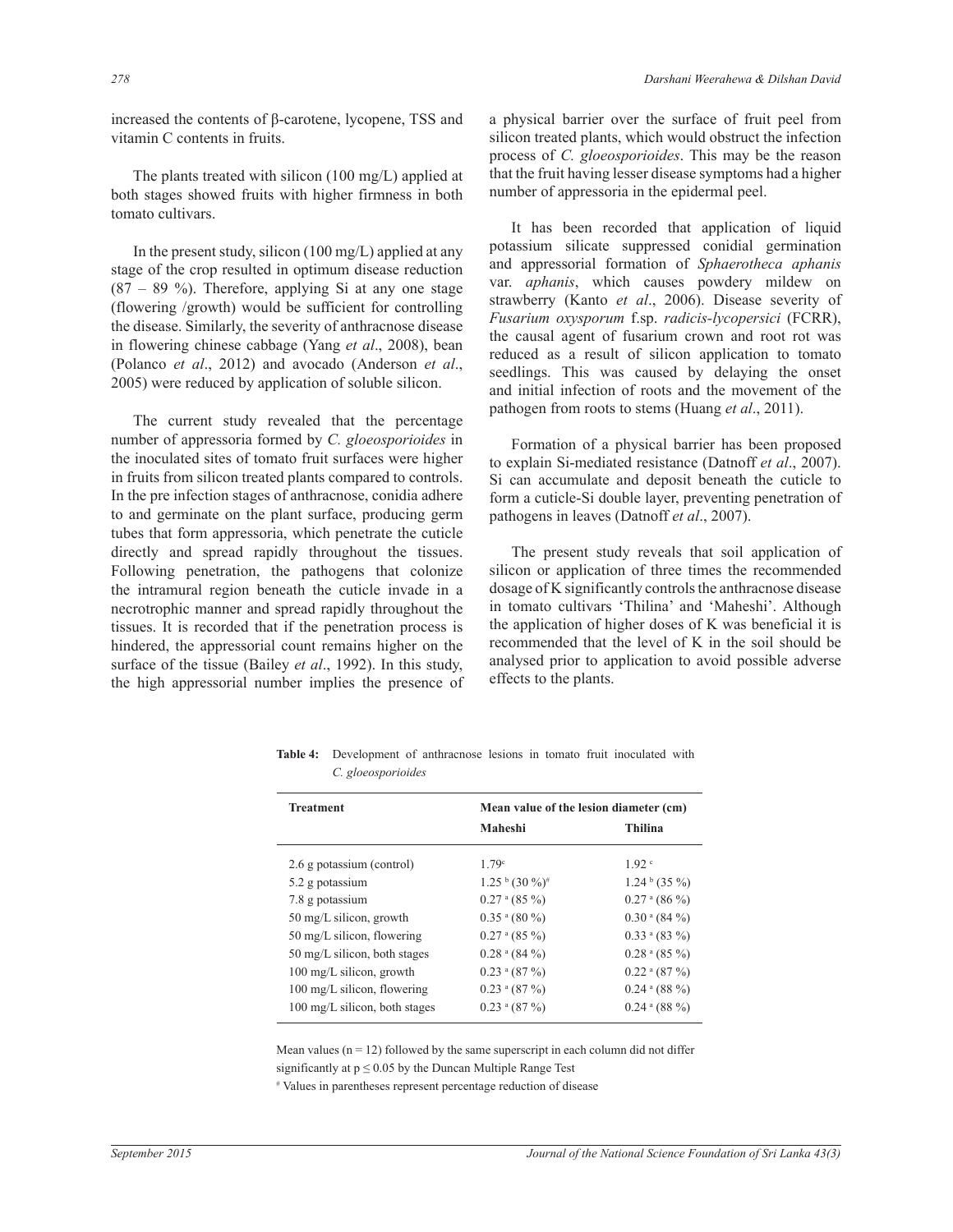| <b>Table 5:</b> Percentage of appressoria formed by C. gloeosporioides on the surface of fruit 'Thilina' treated |
|------------------------------------------------------------------------------------------------------------------|
| with potassium and silicon                                                                                       |

| <b>Treatments</b>                  | Number of appressoria present on a microscopic field $(\%)$ |                  |                 |  |
|------------------------------------|-------------------------------------------------------------|------------------|-----------------|--|
|                                    | 24h                                                         | 48h              | 72h             |  |
| 2.6 g of potassium-control         | 17 <sup>a</sup>                                             | 24a              | 29a             |  |
| 5.2 g of potassium.                | 19 <sup>a</sup>                                             | 28ab             | 31 <sup>a</sup> |  |
| 7.8 g of potassium                 | 34 <sup>b</sup>                                             | 44 <sup>cd</sup> | $45^{bc}$       |  |
| 50 mg/L silicon, growth            | 36 <sup>b</sup>                                             | 52 <sup>d</sup>  | 58 <sup>c</sup> |  |
| 50 mg/L silicon, flowering         | 29 <sup>b</sup>                                             | 36 <sup>bc</sup> | $34$ ab         |  |
| 50 mg/L silicon, both stages       | 61 <sup>d</sup>                                             | 89f              | 94 <sup>e</sup> |  |
| $100 \text{ mg/L}$ silicon, growth | 32 <sup>b</sup>                                             | 41 <sup>c</sup>  | $46^{bc}$       |  |
| 100 mg/L silicon, flowering        | 47 <sup>c</sup>                                             | 72 <sup>e</sup>  | 76 <sup>d</sup> |  |
| 100 mg/L silicon, both stages      | 82 <sup>e</sup>                                             | 92 <sup>f</sup>  | 94 <sup>e</sup> |  |

Mean values ( $n = 12$ ) followed by the same superscript in each column did not differ significantly at  $p \le 0.05$  by the Duncan Multiple Range Test

## **REFERENCES**

- 1. Anderson J.M., Pegg K.G., Dann E.K., Cooke A.W., Smith L.A., Willingham S.L., Giblin F.R., Dean J.R. & Coates L.M. (2005). New strategies for the integrated control of avocado fruit diseases. *New Zealand and Australia Avocado Grower's Conference*, 20 ‒ 22 September, Tauranga, New Zealand, pp.  $1 - 6$ .
- 2. Askar A.A. & Trepow H. (1993). *Quality Assurance in Tropical Fruit Processing*, pp. 9 ‒ 25, Springer Verlag, New York, USA.

DOI: http://dx.doi.org/10.1007/978-3-642-77687-8

- 3. Attala E.S. (1998). Effect of potassium fertilization on Anna apple trees grown in sandy soils of Egypt. *Egyptian Journal of Agricultural Research* **7**: 709 ‒719.
- 4. Bailey J.A., O'Connell R.J., Spring R.J. & Nash C. (1992). Infection strategies of *Colletotrichum* species. *Colletotrichum: Biology, Pathology, and Control* (eds. J.A. Bailey & M.J. Jeger), pp 88 – 120. CAB International, Wallingford, UK.
- 5. Blachinski D., Shtienberg D., Dinoor A., Kafkafi U., Sujkowski L.S., Zitter T. A. & Fry W.E. (1996). Influence of foliar application of nitrogen and potassium on *Alternaria*  diseases in potato, tomato and cotton. *Phytoparasitica*  **24**(4): 281 ‒ 292.

DOI: http://dx.doi.org/10.1007/BF02981411

- 6. Datnoff L.E., Rodrigues F.Á. & Seebold K.W. (2007). Silicon and plant disease. *Mineral Nutrition and Plant Disease* (eds. L.E. Datnoff, W.H. Elmer & D.M. Huber), pp. 233 ‒ 246. APS Press, St. Paul, USA.
- 7. Department of Agriculture (2011). *Tomato Cultivation*, p. 1. Department of Agriculture, Gannoruwa, Peradeniya.
- 8. Huang Cheng-Hua, Roberts P.D. & Datnoff L.E. (2011). Silicon suppresses *Fusarium crown* and root rot of tomato. *Journal of Phytopathology* **119**: 546 ‒ 554.

DOI: http://dx.doi.org/10.1111/j.1439-0434.2011.01803.x

- 9. Inoue S., Macko V. & Aist J.R. (1994). Identification of the active component in the papilla–regulating extract from barley leaves. *Physiological Molecular Plant Pathology*  $44: 441 - 453.$
- 10. Kanai S., Ohkura K., Adu- gyamfi J.J., Mohapatra P.K., Nguyen N.T., Saneoka H. & Fujita K. (2007). Depression of sink activity precedes the inhibition of biomass production in tomato plants subjected to potassium deficiency stress. *Journal of Experimental Botany* **58**: 2917 ‒ 2928. DOI: http://dx.doi.org/10.1093/jxb/erm149
- 11. Kanto T., Miyoshi A., Ogawa T., Maekawa K. & Aino M. (2006). Suppressive effect of liquid potassium silicate on powdery mildew of strawberry in soil. *Journal of General Plant Pathology* **72**(3): 137 ‒ 142. DOI: http://dx.doi.org/10.1007/s10327-005-0270-8
- 12. Karunanayake K.O.L.C. (2008). Natural defence mechanisms in mango fruit and their potential in management of postharvest diseases, *Ph.D thesis*, University of Peradeniya, Sri Lanka.
- 13. Ke L.S. & Wang W.D. (1997). Effects of nitrogen, phosperous and potassium fertilizer levels on yield and quality of guava (*Psidium guajava* L.). *Journal of Agricultural Association China* **179**: 15 ‒ 19.
- 14. Koo R.C.J. (1985). Potassium nutrition of citrus. *Potassium in Agriculture* (ed. R.S. Munson), pp. 1077 - 1086. ASA-CSSA- SSSA, Madison, USA.
- 15. Menzies J., Bowen P., Ehret D. & Glass A.D.M. (1992). Foliar applications of potassium silicate reduce severity of powdery mildew on cucumber, muskmelon, and zucchini squash. *Journal of the American Society for Horticultural Science* **117**: 902 – 905.
- 16. Nava G., Roque- Dechen A. & Riberro- Nachtia G. (2008). Nitrogen and potassium fertilization affect apple fruit quality in Southern Brazil. *Communications in Soil Science*